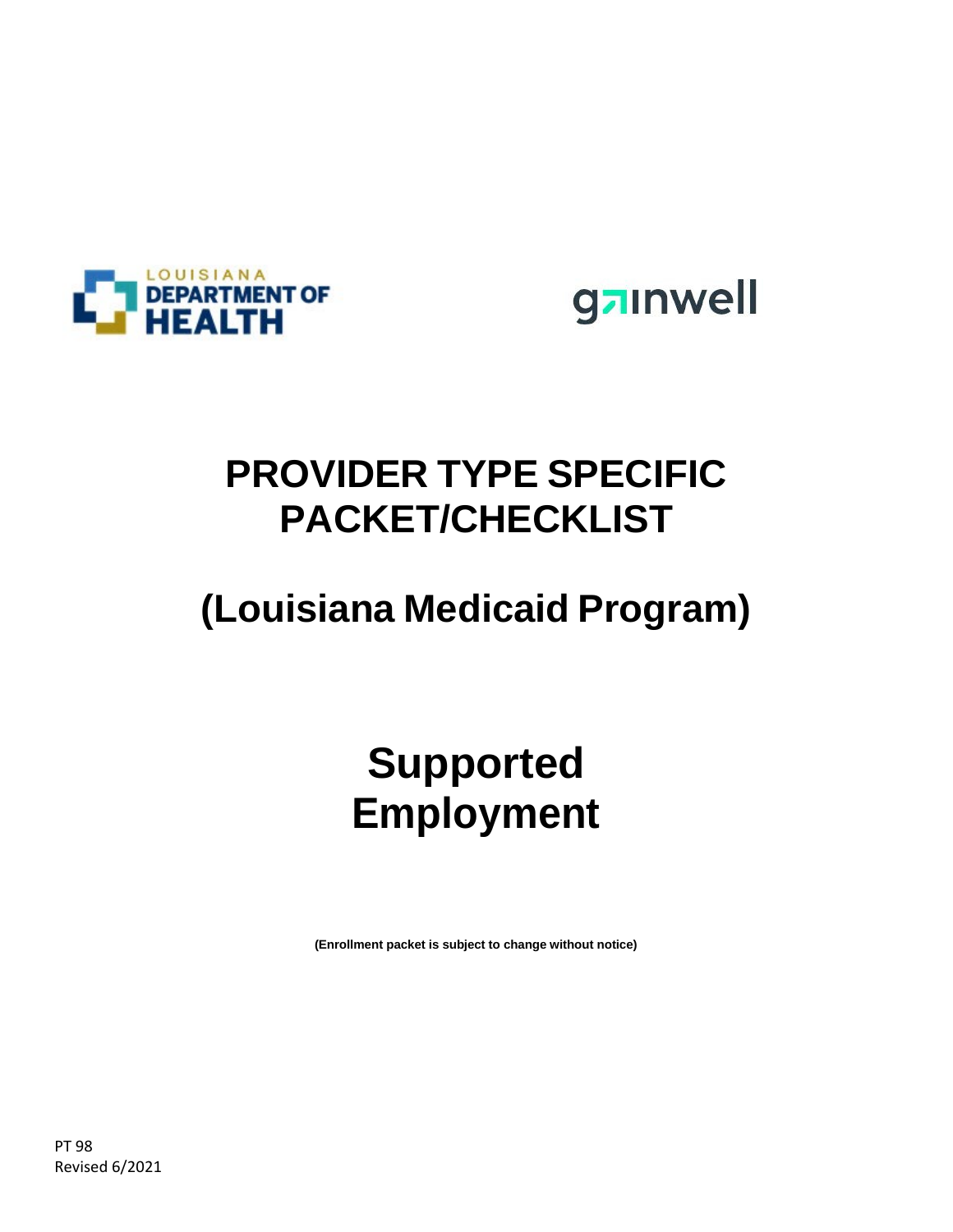## **GENERAL INFORMATION REGARDING WAIVER ENROLLMENTS**

Provider Enrollment works on a three-week turnaround time frame. If enrollment requirements are not met, the entire application will be returned for correction and would need to be re-submitted once the corrections are made. Any re-submission of the enrollment packet is subject to additional three-week turnaround period.

The effective date for this enrollment will be the day the application is actually worked by Provider Enrollment.

No billing for 18 months will result in an automatic closure of this provider number, which will require a new enrollment application in order to be re-activated. No notification will be made to the provider regarding automatic closure.

If at any time during enrollment as a Waiver Medicaid provider, the provider has a change of physical address, then the provider must first obtain an updated license indicating the new address, and then submit notification of the change of address along with a copy of the updated license to Gainwell Provider Enrollment (see address on checklist, below).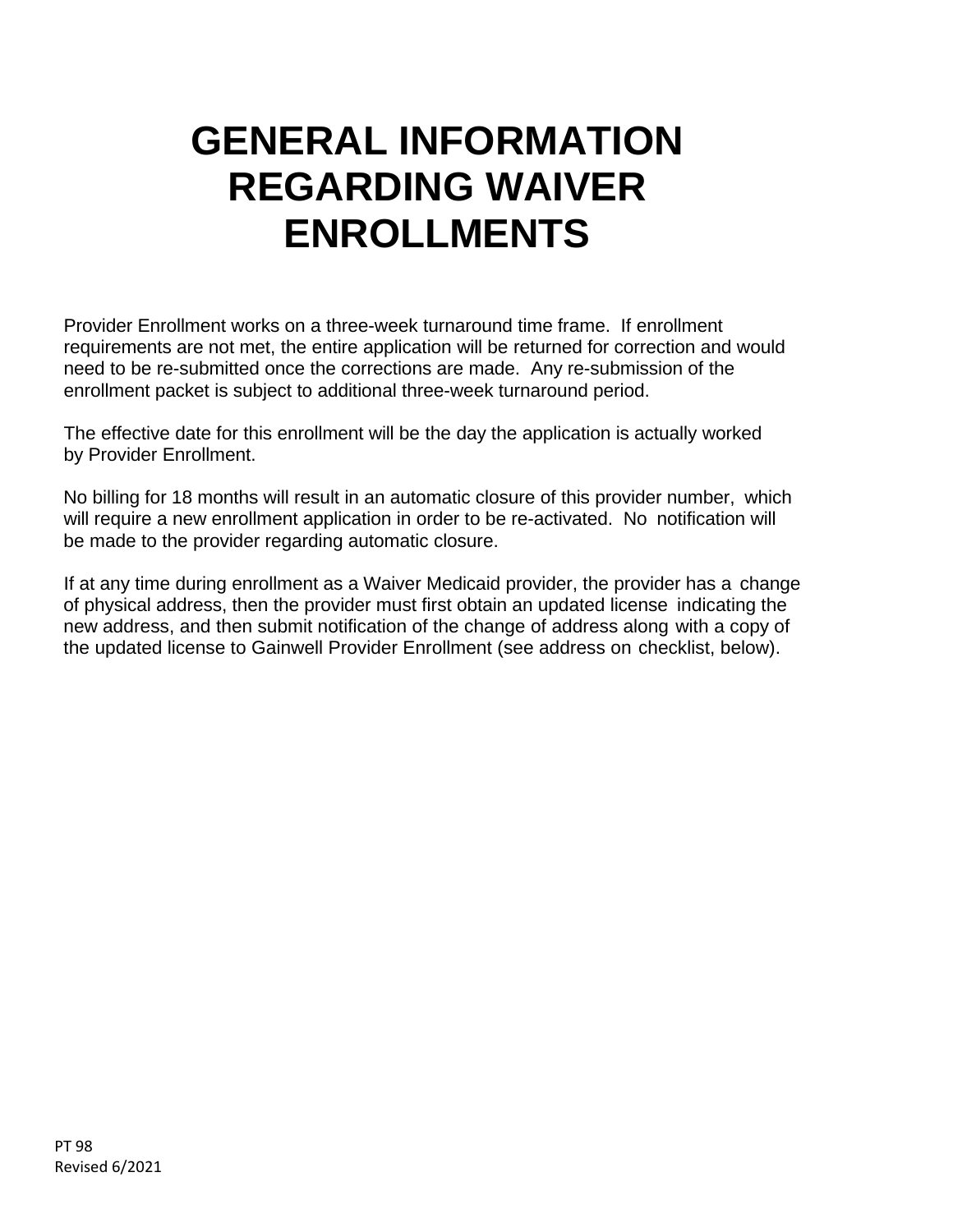# **ATTENTION!! Waiver service providers are required to comply with all requirements contained in:**

# **1. The provider manuals located at:**

**[https://www.lamedicaid.com/Provweb1/Providermanuals/Provi](https://www.lamedicaid.com/Provweb1/Providermanuals/ProviderManuals.htm) [derManuals.htm](https://www.lamedicaid.com/Provweb1/Providermanuals/ProviderManuals.htm)**

## **And 2. The information located on the LDH/OCDD website at**

**<http://new.dhh.louisiana.gov/index.cfm/subhome/11/n/8>**